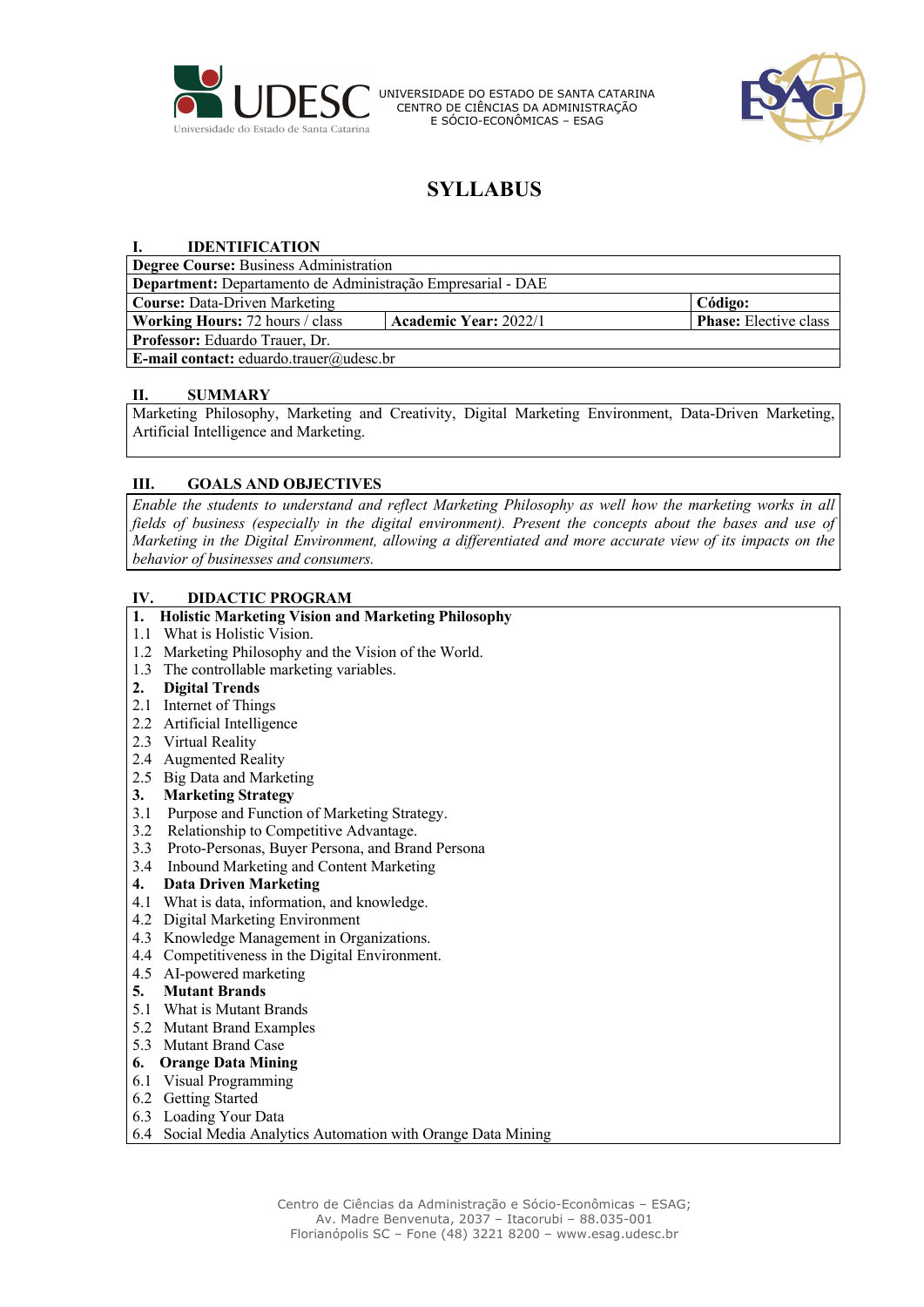

UNIVERSIDADE DO ESTADO DE SANTA CATARINA CENTRO DE CIÊNCIAS DA ADMINISTRAÇÃO E SÓCIO-ECONÔMICAS – ESAG



#### **V. ASSESSMENT**

Students will be assessed by assigning four grades. The evaluation weights are shown in the table below. Surprised evaluations may happen during the school semester.

| <b>ITEM</b> | <b>DATES</b> | $\frac{6}{9}$ | <b>DESCRIPTION</b>                                                                                                                |
|-------------|--------------|---------------|-----------------------------------------------------------------------------------------------------------------------------------|
| Assessments |              | 70%           | Two individual assessments covering all the content taught up to<br>the class immediately preceding it. Cumulative content in all |
|             |              |               | assessments.                                                                                                                      |
| Work Papers |              | 30%           | Work Paper of up to 2 pages on texts presented by the Professor                                                                   |
|             |              |               | and delivered on dates set in the Moodle System. Expired files                                                                    |
|             |              |               | will not be received or validated. Objective: encourage further                                                                   |
|             |              |               | reading. There is no individual feedback on this activity.                                                                        |

### **V. BIBLIOGRAPHY**

#### **BASIC BIBLIOGRAPHY**

- 1. BEDBURY, Scott. **A new brand world: Eight principles for achieving brand leadership in the Twenty-First Century**. Penguin Books. 2003. ASIN: B000OT8GS0
- 2. CHERNEV, Alexander. **Strategic Marketing Management – Theory and Practice**. 9.ed. Chicago: Cerebellum Press, 2019.
- 3. KOTLER, Philip, KARTAJAYA, Hermawan, SETIAWAN, Iwan. **Marketing 5.0: Technology for Humanity.** New Jersey: John Wiley & Sons, Inc., Hoboken, 2021.
- 4. MAURYA, Ash. **Running Lean: Iterate from Plan A to a Plan that Works**. Third Edition. O'Reilly Media. ISBN: 9781098108779, 2022.
- 5. OSTERWALDER Alexander, PIGNEUR, Yves. **Business Model Generation: A handbook for visionaries, game changers and challengers**. John Wiley and Sons. ISBN-10: 0470876417.
- 6. PARKER, Geoffrey G.; ALSTYNE, Marshall W.; CHOUDARY, Sangeet Paul. **Platform Revolution: How networked markets are transforming the economy – and how to make them work for you**. New York / London: W.W. Norton & Company. 2017.
- 7. PINHEIRO, Tenny. **The Service Startup: Design Thinking Gets Lean**. Else Ed. ISBN-10: 0615929788.

#### **SUPPLEMENTARY BIBLIOGRAPHY**

- 8. CIAlDINI, Robert B. **Influence, New and Expanded: The Psychology or Persuasion**. Harper Business. 2021. ISBN-10: 0062937650
- 9. HOOLEY, Grahm. **Marketing Strategy and Competitive Positioning**. 7.ed. ISBN: B092MG811P
- 10. BLANK, Steve; DORF, Bob. **The Startup Owner's Manual: The Step-By-Step Guide for Building a Great Company**. New Jersey: Wiley. 2020. ISBN-10: 1119690684.
- 11. BROWN, Tim. **Change by Design: How Design Thinking Transforms Organizations and Inspires Innovation.** Harper Business. ISBN-10: 0061766089.
- 12. PENTEADO, José Roberto Whitaker. **Marketing de idéias**. São Paulo: Pioneira, 1983.
- 13. Papers, Articles and Reviews published in leading journals and magazines in the sector.